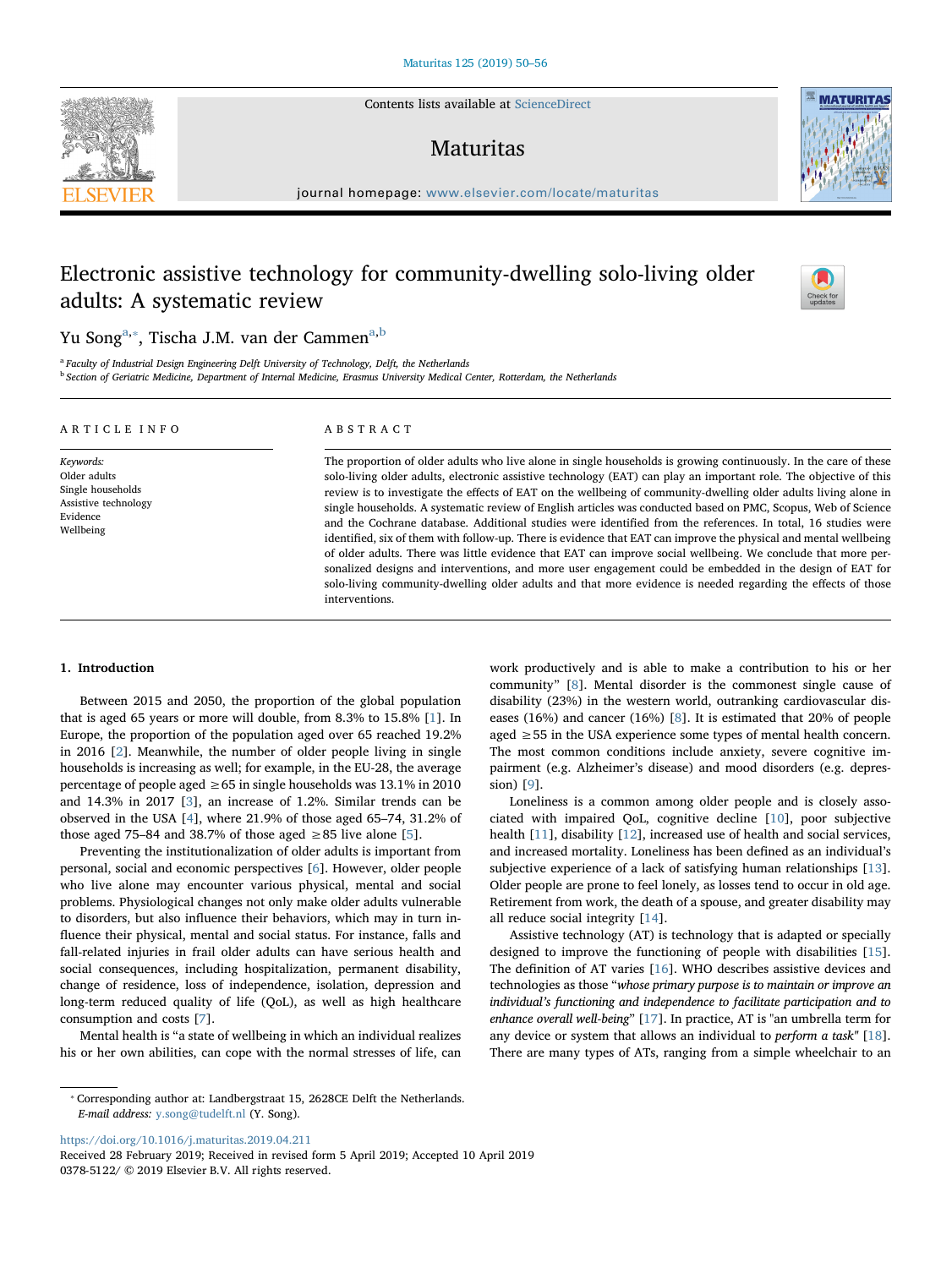intelligent robot. Electronic assistive technology (EAT) [\[19](#page-6-2)], which is a subset of a wider range of AT products and services [\[20](#page-6-3)], is able to empower people with embedded electronic and digital technologies [21–[23\]](#page-6-4). EATs have been widely used to help people in rehabilitation [[24\]](#page-6-5), care of dementia [[20\]](#page-6-3), etc. Typical EATs include telecare, wearables, and ambient assisted living (AAL) [[23\]](#page-6-6). Some EATs have been developed as product-service systems, such as the **personal emergency** response system (PERS), where a service can be triggered by an older adult in case of emergency, for example a fall.

The aim of this review is to evaluate: (1) what types of EATs are used for community-dwelling solo-living older adults and (2) the evidence that using EATs can improve the physical, mental and social wellbeing of those older adults.

## 2. Methods

## 2.1. Search strategy

This review is in accordance with the PRISMA guidelines [\[25](#page-6-7)] for systematic reviews. A comprehensive search was conducted in PMC, Scopus, Web of Science, Cochrane library and clinicaltrials.gov till Jan.31, 2019, using the following search terms: ("elderly" OR "older adult") AND "Assistive technology" AND ("living alone" OR "single household" OR "solo-living"). We selected English-language articles only and the keyword "independent living" was not included as it does not necessarily mean "living alone" [\[26](#page-6-8)].

## 2.2. Study selection

Inclusion criteria were: (1) academic and peer-reviewed journals; (2) cohort studies with older adults aged  $\geq 60$  or  $\geq 65$ , and  $> 50\%$  of participants living alone in a community, or living alone as a criterion in the evaluation, or living alone is (one of) the major focus(es) of the research; and (3) EAT involved as a (major) monitoring tool/intervention. Exclusion criteria were: (1) older adults living in social or sheltered housing; (2) mechanical assistive devices in which intelligent functions are not embedded. In total 16 studies were identified that evaluated the use of EAT(s) for solo-living older adults (see [Fig. 1\)](#page-1-0).

#### 2.3. Data

<span id="page-1-0"></span>Title and abstract, and in the eligibility check the full-text of each candidate paper were screened/studied according to the inclusion and exclusion criteria. The following information was collected if a paper was selected for the review: the type(s) of EAT(s), the type of study, number of older adults living alone, the follow-up time, the evaluation methods and possible ethical issues.

#### 2.4. Quality

Because the 16 studies included in this review are diverse in terms of both approach and intervention, a meta-analysis was not possible. The authors present a qualitative analysis of the 16 selected studies regarding the types of EATs, the use of EATs, the evidence on the effects of EATs on the physical, mental and social wellbeing of solo-living older adults and, where possible, ethical issues in the use of EATs.

## 3. Results

In the included 16 studies, older adults were rather frail, without or with some degree of cognitive impairment (e.g. lowest  $MMSE \geq 20$ points in [[27\]](#page-6-9)). The majority were female (~66%,  $n = 3276$  out of 4954 in 14 studies). In two studies [\[28](#page-6-10),[29](#page-6-11)] gender was not reported.

## 3.1. Types of EAT interventions

The types of EAT interventions varied from a simple personal alarm (or PERS) [\[30](#page-6-12)] to an AAL environment [[31\]](#page-6-13). The functions of all EATs were fixed at the moment of the deployment; that is, we did not identify personalized adaptive features. Regarding function, an **alarm** was the most frequently used EAT in the reviewed cases (7/16), followed by monitoring (3/16), telepresence (2/16), robot (2/16), SmartHome (1/ 16), AAL  $(1/16)$ , computer device  $(1/16)$ , electric bike  $(1/16)$ , mobile phone (1/16) and video surveillance (1/16). Some studies included more than one EAT. Only six trials [[6](#page-5-5)[,27](#page-6-9),30–[33\]](#page-6-12) evaluated the effects of the intervention with a follow-up; in those that did, the follow-up ranged from 6 months to 33 months. The remaining 10 studies [[28](#page-6-10)[,29](#page-6-11)[,34](#page-6-14)–41] did not include a follow-up period. Most studies were conducted in North America, Europe and Australia, and one in both Australia and India (see [Table 1\)](#page-2-0).

## 3.2. Evidence of improving the physical, mental and social wellbeing

The physical conditions of solo-living older adults are closely connected to their independence. Using an alarm system was effective in preventing older adults lying on the floor for long times after falls, providing that the alarm was triggered [\[30](#page-6-12)]. However, in 38 out of 141 fall incidents, the older adults had lain on the floor for over an hour even though an alarm system was available to them.

Regarding the numbers and types of emergencies experienced, there were no significant differences between the purchasers of the alarm system and non-purchasers [\[33](#page-6-15)]. Older adults used the alarm system as a strategy to maintain their independence and minimize the unexpected risks [\[38](#page-6-16)]. Persons aged 85+ were significantly more likely to report the use of alarms whether living alone or with others, and those aged 75–84 and living alone were significantly more likely to use alarms than those aged 65–75 [[37\]](#page-6-17). For other EAT interventions, in a trial of AAL



Fig. 1. Flow chart of included studies.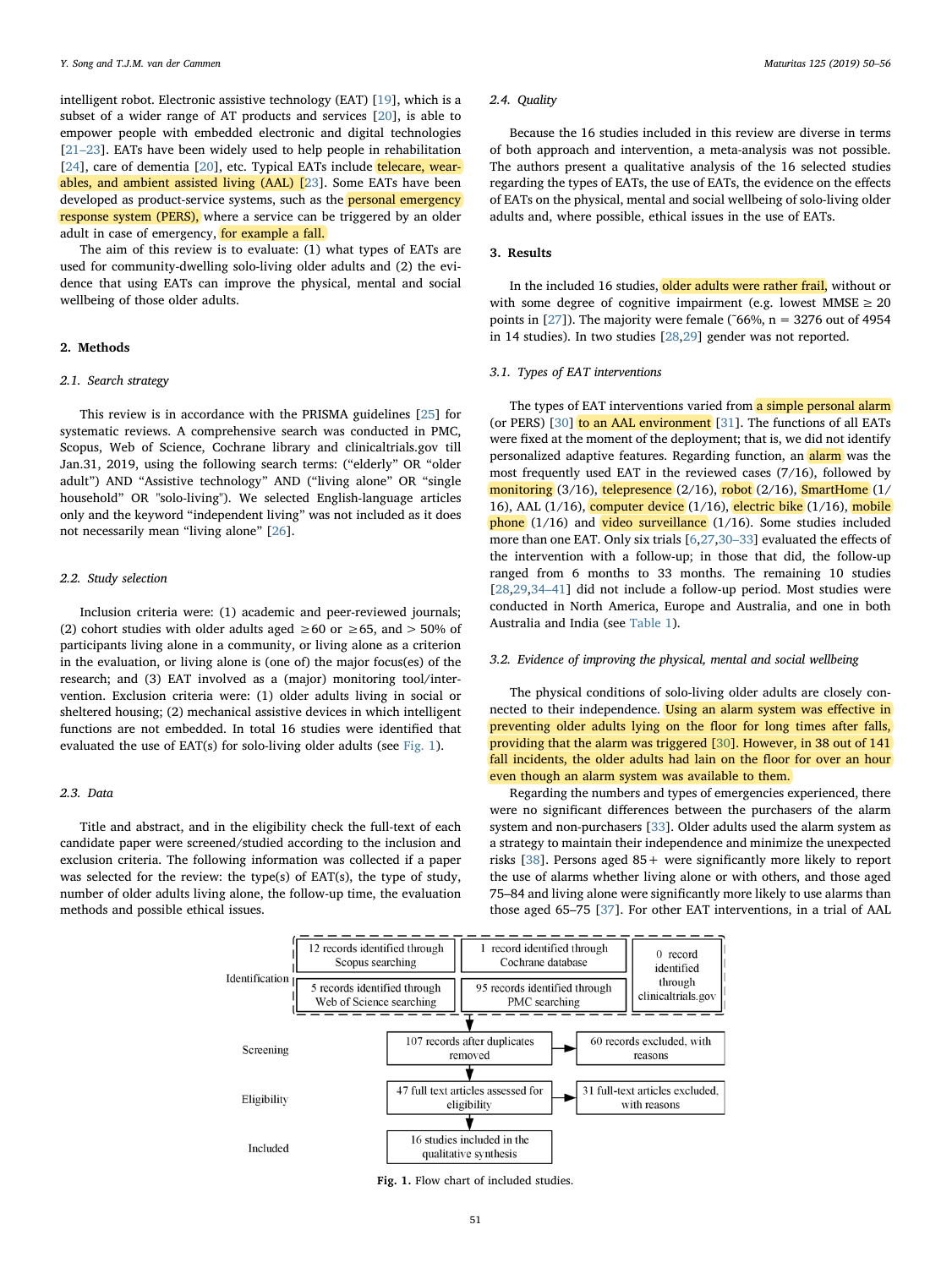<span id="page-2-0"></span>

| ist of included studies.         |                                                          |                 |                                                          |                           |           |                                                                                                                                                                                                                                                                                                              |                                                                                                                                                                                                                                                                                                                                                                                                                                                                  |
|----------------------------------|----------------------------------------------------------|-----------------|----------------------------------------------------------|---------------------------|-----------|--------------------------------------------------------------------------------------------------------------------------------------------------------------------------------------------------------------------------------------------------------------------------------------------------------------|------------------------------------------------------------------------------------------------------------------------------------------------------------------------------------------------------------------------------------------------------------------------------------------------------------------------------------------------------------------------------------------------------------------------------------------------------------------|
| Studies / Country<br>[ref]       | Target group                                             | N (alone)       | Intervention                                             | Study type                | Follow-up | Evaluation methods                                                                                                                                                                                                                                                                                           | Main findings                                                                                                                                                                                                                                                                                                                                                                                                                                                    |
| Tomita et al. 2007,<br>US [6]    | Older adults                                             | 34 (34)         | SmartHome                                                | Trial                     | 24M       | FIM motor, SIP movement, ADL/IADL, CHART Mobility,<br>MMSE, FIM cognition                                                                                                                                                                                                                                    | Motor and MMSE scores did not show any significant<br>significant decline in the control group regarding SIP<br>difference between the two groups, but there was a<br>After two years, 65% of participants were utilizing<br>software to control the SmartHome functions. FIM                                                                                                                                                                                    |
| Nygård et al. 2008,<br>SE [34]   | Older adults                                             | 939 (769)       | Stove Timer                                              | Survey                    |           | Self-developed Questiomaire                                                                                                                                                                                                                                                                                  | The implementation process of the EAT (a stove timer)<br>responsible for the follow-up. More education and<br>was not optimal, no healthcare professional was<br>Movement, CHART Mobility and FIM Cognition.<br>collaboration of stakeholders were suggested.                                                                                                                                                                                                    |
| Fleming et al. 2008,<br>UK [30]  | Older adults                                             | 110 (43)        | Alarm                                                    | Trial                     | 12M       | Fall(s) Calendar                                                                                                                                                                                                                                                                                             | In 80% (113/141) of fall incidents, the older adults did<br>not use their equipped alarm to summon help in<br>community/institutional settings and sheltered<br>accommodation.                                                                                                                                                                                                                                                                                   |
| Johnston et al. 2010,<br>AU [35] | Older adults                                             | 31 (31)         | Alarm                                                    | Interview                 |           | Self-developed Questionnaire                                                                                                                                                                                                                                                                                 | Four groups were identified: Effective users, Potential<br>barrier: did not use it properly or inappropriate design<br>users (major barrier: costs), ineffective users (major<br>of the EATs) and non-alarm users (major barrier:<br>threat to their independence).                                                                                                                                                                                              |
| Kaye et al. 2011, US<br>$[32]$   | Older adults                                             | 233 (121)       | Monitoring                                               | Trial                     | 33M       | of Cognitive Status, CIRS, TAQ, BMI, ADL/IADL, MMSE,<br>Neuropsychological Examination, Telephone Interview<br>Medical History and Physical Examination, Personal &<br>Family History, Physical/ Neurological Examination,<br>Neurobehavioral Cognitive Status Examination,<br>CDRS, UPDRS, OBASMQ, SDSQ, GD | measures regarding the older adults can be developed<br>adults' home activity in a relatively large-scale trail.<br>Continuous assessment was enabled and new novel<br>Demonstrated the feasibility of monitoring older<br>based on the collected data.                                                                                                                                                                                                          |
| Seelye et al. 2012,<br>US [36]   | Older adults                                             | 8(8)            | Tele-presence/Robot                                      | Interview                 |           | MMSE, CDRS, AUFD, RUQ                                                                                                                                                                                                                                                                                        | control robot designers, functionality as well as the<br>positive and enjoyable. For tele-operated remote-<br>unique physical, cognitive, emotional, and social<br>Participants' experience of using the robot was<br>needs of the older adults should be addressed.                                                                                                                                                                                             |
| Lexis et al. 2013, NL<br>[27]    | Older adults/Formal<br>caregivers/Informal<br>caregivers | 19 (19)/12/16   | Monitoring                                               | Trial                     | 12M       | MMSE, GARS, EQ-5D, RTLS, VAS, CSI, OBM SRB                                                                                                                                                                                                                                                                   | The usage of the home activity monitoring system did<br>reducing the subjective burden of informal caregivers,<br>loneliness and safety. However, it was effective in<br>and enabling formal caregivers to deliver more<br>independence, QoL, health status, feelings of<br>not significantly impact clients' perceived<br>tailored care.                                                                                                                        |
| 2014, UK [37]<br>Nyman & Victor  | Older adults                                             | 3062 (1240)     | Alarm                                                    | Survey                    |           | Fall numbers, ADL/IADL, C5Q, CES-D, CASP-19                                                                                                                                                                                                                                                                  | Age 85+ were significantly more likely to report use<br>of personal call alarms. Age 75-84 and living alone<br>alarm use. Older adults with greater difficulty with<br>significantly more likely to self-report personal call<br>were significantly more likely to use personal call<br>ADL/IADL were more likely to self-report using a<br>experiencing a fall in the past two years were<br>alarms compared to 65-75. Living alone and<br>personal call alarm. |
| McKenna et al. 2015,<br>CA [38]  | Older adults                                             | 20 (20)/10 (10) | Alarm                                                    | Focus group/<br>Interview | Mean 3.3M | Self-developed Questiomaire                                                                                                                                                                                                                                                                                  | Older adults used the alarm system as a strategy to<br>maintain their independence and minimize the<br>unexpected risks.                                                                                                                                                                                                                                                                                                                                         |
| Luijkx et al. 2015,<br>NL [39]   | Older adults                                             | 53 (38)         | Electric Bike, Mobile<br>Computer Device<br>Phone, Alarm | Interview                 |           | MMSE $\geq$ 24, SRRS, TFI                                                                                                                                                                                                                                                                                    | (continued on next page)<br>Older adults were willing to try technology especially<br>effects. Meanwhile, children should be provided such<br>when their children were convinced of its positive<br>information and the value of using the EAT.                                                                                                                                                                                                                  |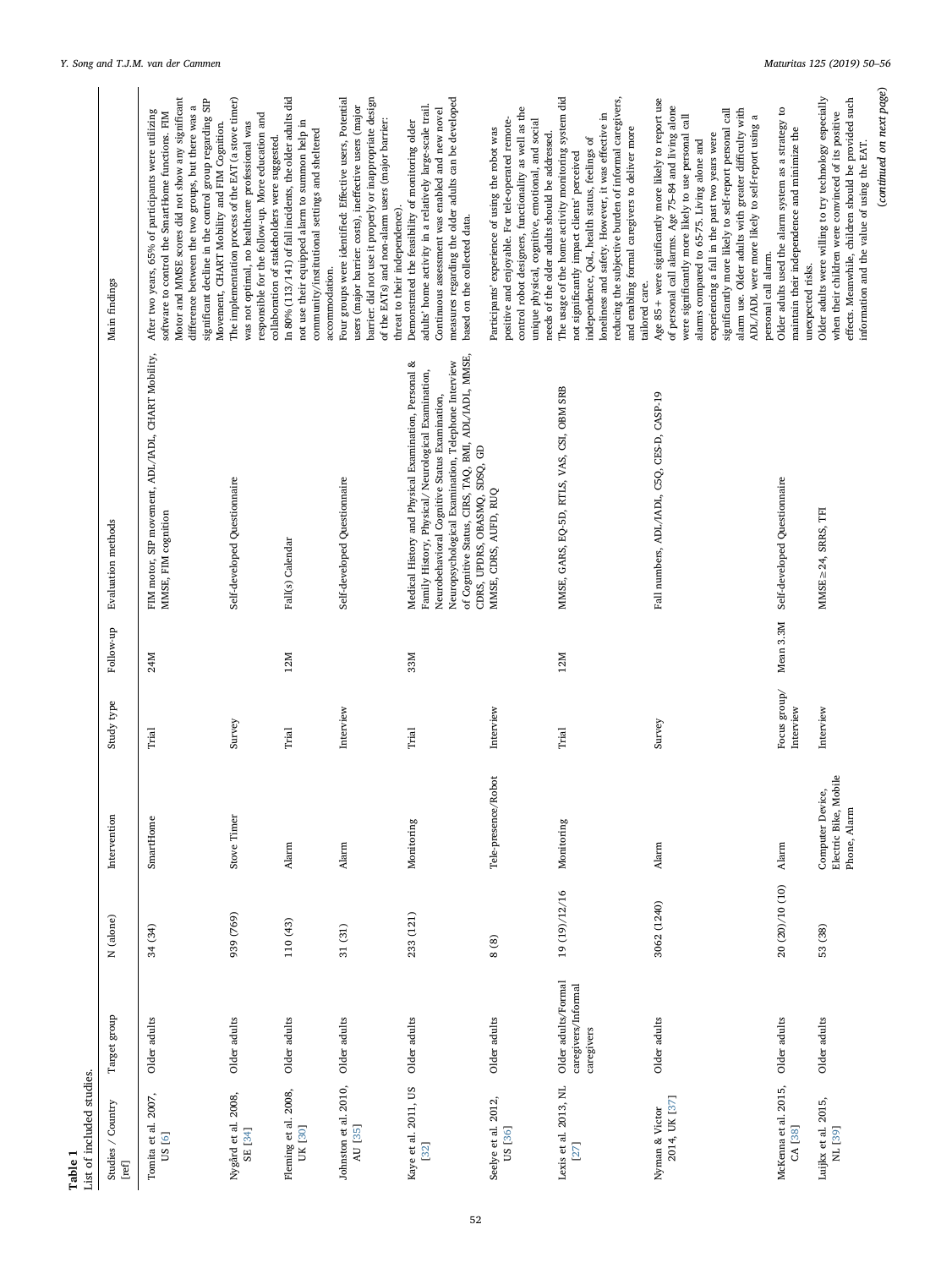| Main findings              | experienced. But significant differences on depression<br>purchasers of the alarm system and non-purchasers<br>were identified between the two groups. Financial<br>aspects and lack of family support were the major<br>There were no significant differences between the<br>regarding the numbers and types of emergencies<br>barriers for non-purchasers. | assistants requires both the understanding of the needs<br>willing to take the robot into their home. More than<br>People with cognitive impairment were increasingly<br>75% of caregivers agreed to leave the potential user<br>alone with a robot. The development of robotic<br>of the persons with cognitive impairment and a<br>positive image of assistive robots. | presence system. Family's ongoing involvement and<br>All users were positive about the tablet-based tele-<br>However, older adults preferred to seek help from<br>motivation positively affected the older adults.<br>professionals or web. | surveillance in practice would be useful to the person<br>cameras in the home of a person living with dementia<br>living with dementia and their caregivers. The use of<br>for family caregivers was supported as useful, ethical<br>and moral providing the right protocol is in place to<br>A clear description of the meaning of video<br>gain consent. | reported IADL scale. However, equipped participants<br>No significant effect was found regarding the self-<br>were perceived as more autonomous compared to<br>controls from caregiver's perspective. | more on the utility of the system and did not directly<br>informal caregivers by providing them with support,<br>reassurance and confirmation. Caregivers focused<br>The system reduced the stress and the burden of<br>address any ethical and moral considerations. |
|----------------------------|--------------------------------------------------------------------------------------------------------------------------------------------------------------------------------------------------------------------------------------------------------------------------------------------------------------------------------------------------------------|--------------------------------------------------------------------------------------------------------------------------------------------------------------------------------------------------------------------------------------------------------------------------------------------------------------------------------------------------------------------------|---------------------------------------------------------------------------------------------------------------------------------------------------------------------------------------------------------------------------------------------|------------------------------------------------------------------------------------------------------------------------------------------------------------------------------------------------------------------------------------------------------------------------------------------------------------------------------------------------------------|-------------------------------------------------------------------------------------------------------------------------------------------------------------------------------------------------------|-----------------------------------------------------------------------------------------------------------------------------------------------------------------------------------------------------------------------------------------------------------------------|
| Evaluation methods         | MFES, ADL/IADL, LSNS, PWI                                                                                                                                                                                                                                                                                                                                    | MMSE 20-26, Self-developed Questionnaire                                                                                                                                                                                                                                                                                                                                 | Self-developed Questionnaire                                                                                                                                                                                                                | Self-developed Questionnaire                                                                                                                                                                                                                                                                                                                               | MMSE ≥ 25, BMI, SF-36, SPPB, TGUGT, MNA, CDS, EPR,<br>GHQ-28, IHVA, MBI, IADL                                                                                                                         | Self-developed Questionnaire                                                                                                                                                                                                                                          |
| Follow-up                  | 12M                                                                                                                                                                                                                                                                                                                                                          |                                                                                                                                                                                                                                                                                                                                                                          |                                                                                                                                                                                                                                             |                                                                                                                                                                                                                                                                                                                                                            | <b>M</b>                                                                                                                                                                                              | 300D                                                                                                                                                                                                                                                                  |
| Study type                 | Trial                                                                                                                                                                                                                                                                                                                                                        | Survey                                                                                                                                                                                                                                                                                                                                                                   | Focus group/<br>Interview                                                                                                                                                                                                                   | Interview                                                                                                                                                                                                                                                                                                                                                  | Trial                                                                                                                                                                                                 | Interview                                                                                                                                                                                                                                                             |
| Intervention               | Alarm                                                                                                                                                                                                                                                                                                                                                        | Robot                                                                                                                                                                                                                                                                                                                                                                    | Tele-presence                                                                                                                                                                                                                               | Video Surveillance                                                                                                                                                                                                                                                                                                                                         | Living Environment<br>Ambient Assistive                                                                                                                                                               | Monitoring                                                                                                                                                                                                                                                            |
| N (alone)                  | 157 (119)                                                                                                                                                                                                                                                                                                                                                    | 83 (83)/81/100                                                                                                                                                                                                                                                                                                                                                           | Phase $2 = 7(7)$<br>(not specified)<br>Phase $1 = 12$<br>Phase $3 = 47$<br>(47)                                                                                                                                                             | 2(2)/22                                                                                                                                                                                                                                                                                                                                                    | 32 (32)                                                                                                                                                                                               | 63 (63)/50                                                                                                                                                                                                                                                            |
| Target group               | Older adults                                                                                                                                                                                                                                                                                                                                                 | /Caregivers /Medical<br>Older adults<br>Staff                                                                                                                                                                                                                                                                                                                            | Older adults                                                                                                                                                                                                                                | Older adults/<br>Caregivers                                                                                                                                                                                                                                                                                                                                | Older adults                                                                                                                                                                                          | Older adults /<br>Caregivers                                                                                                                                                                                                                                          |
| Studies / Country<br>[ref] | De San Miguel et al,<br>2015, AU [33]                                                                                                                                                                                                                                                                                                                        | Korchut et al. 2017,<br>PL [41]                                                                                                                                                                                                                                                                                                                                          | Ray et al., 2017, AU/<br>IN [40]                                                                                                                                                                                                            | 2017, UK [28]<br>Mulvenna et al.,                                                                                                                                                                                                                                                                                                                          | Dupuy et al. 2017,<br>FR [31]                                                                                                                                                                         | Zwierenberg et al.,<br>2018 NL [29]                                                                                                                                                                                                                                   |

\*ADL/IADL: Activities of Daily Living and Instrumental Activities of Daily Living; AUFD: Alpha User Feedback Questionnaire; BMI: Body Mass Index; CASP-19: Control, Autonomy, Self-Realization and Pleasure scale;<br>CDBS: Clini Groningen Activity Restriction Scale; GDS: Geriatric Depression Scale; GFI: Groningen Frailty Index; GFIQ-28: General Health Questionnaire; IHVA: Inventaire des Habiletés pour la Vie en Appartement (Residents' CDRS: Clinical Dementia Rating Scale; CDS: Cognitive Difficulty Scale; CES-D: Center for Epidemiologic Studies Depression Scale; CHART:Mobility: Mobility for Handicap measure in Craig handicap assessment and reporting technique; CIRS: Cumulative Illness Rating Scale; CSI: Caregiver Strain Index; EPR: Echelle de Préférence de Routinisation; EQ-5D: Quality of life; FIM: Functional Independent Measure for ADL; GARS: Inventory for Life in the Apartment); LSNS: Lubben Social Network Scale; MBs: Maslach Burnout Inventory; MFES: Modified falls efficacy scale; MMSE: Mini-Mental State Examination; MNA: Mini Nutritional Assessment ; OBASMQ: Oregon Brain Aging Study Memory Questionnaire; OBM: Objective Burden Informal Caregiver; PWI: Personal wellbeing index; RTLS: Rasch-Type Loneliness Scale; RUQ: The Remote User Questionnaire; SDSQ: rated Health (1-5 scale); SRB: Self Rated Burden; SRI: Self-rated Independence (1-5); SRRS : Social Readjustment Rating Scale (Independence); TAQ: Technology Attitudes Questionnaire; TFI: Tilburg Frailty Indicator; \*ADL/IADL: Activities of Daily Living and Instrumental Activities of Daily Living; AUFD: Alpha User Feedback Questionnaire; BMI: Body Mass Index; CASP-19: Control, Autonomy, Self-Realization and Pleasure scale; fficulty Scale; CES-D: Center for Epidemiologic Studies Depression Scale; CHART-Mobility: Mobility for Handicap measure in Craig handicap assessment and reporting technique; CIRS: Cumulative Illness Rating Scale; CSI: Caregiver Strain Index; EPR: Echelle de Préférence de Routinisation; EQ-5D: Quality of life; FIM: Functional Independent Measure for ADL; GARS: Groningen Activity Restriction Scale; GDS: Geriatric Depression Scale; GFI: Groningen Frailty Index; GHQ-28: General Health Questionnaire; IHVA: Inventaire des Habiletés pour la Vie en Appartement (Residents' fficacy scale; MMSE: Mini-Mental State Examination; MNA: Mini Nutritional Assessment ; OBASMQ: Oregon Brain Aging Study Memory Questionnaire; OBM: Objective Burden Informal Caregiver; PWI: Personal wellbeing index; RTLS: Rasch-Type Loneliness Scale; RUQ: The Remote User Questionnaire; SDSQ: Sleep Disturbance Symptom Questionnaire; SF-36: 36-Item Short Form Survey; SIP-Mobility: mobility subsection of dystunction section of sidences impact profile; SPPB : Short Physical Performance Battery; SRA: Self-Sleep Disturbance Symptom Questionnaire; SF-36: 36-Item Short Form Survey; SIP-Mobility: mobility subsection of dysfunction section of sickness impact profile; SPPB : Short Physical Performance Battery; SRA: Selfrated Health (1–5 scale); SRB: Self Rated Burden; SRI: Self-rated Independence (1–5); SRRS : Social Readjustment Rating Scale (Independence); TAQ: Technology Attitudes Questionnaire; TFI: Tilburg Frailty Indicator; Inventory for Life in the Apartment); LSNS: Lubben Social Network Scale; MBI: Maslach Burnout Inventory; MFES: Modified falls e TGUGT: Timed Get Up and Go Test; UPDRS: Unified Parkinson's Disease Rating Scale; VAS: Visual Analogue Scale. TGUGT: Timed Get Up and Go Test; UPDRS: Unified Parkinson's Disease Rating Scale; VAS: Visual Analogue Scale. CDRS: Clinical Dementia Rating Scale; CDS: Cognitive Di

 $\mathbf{I}$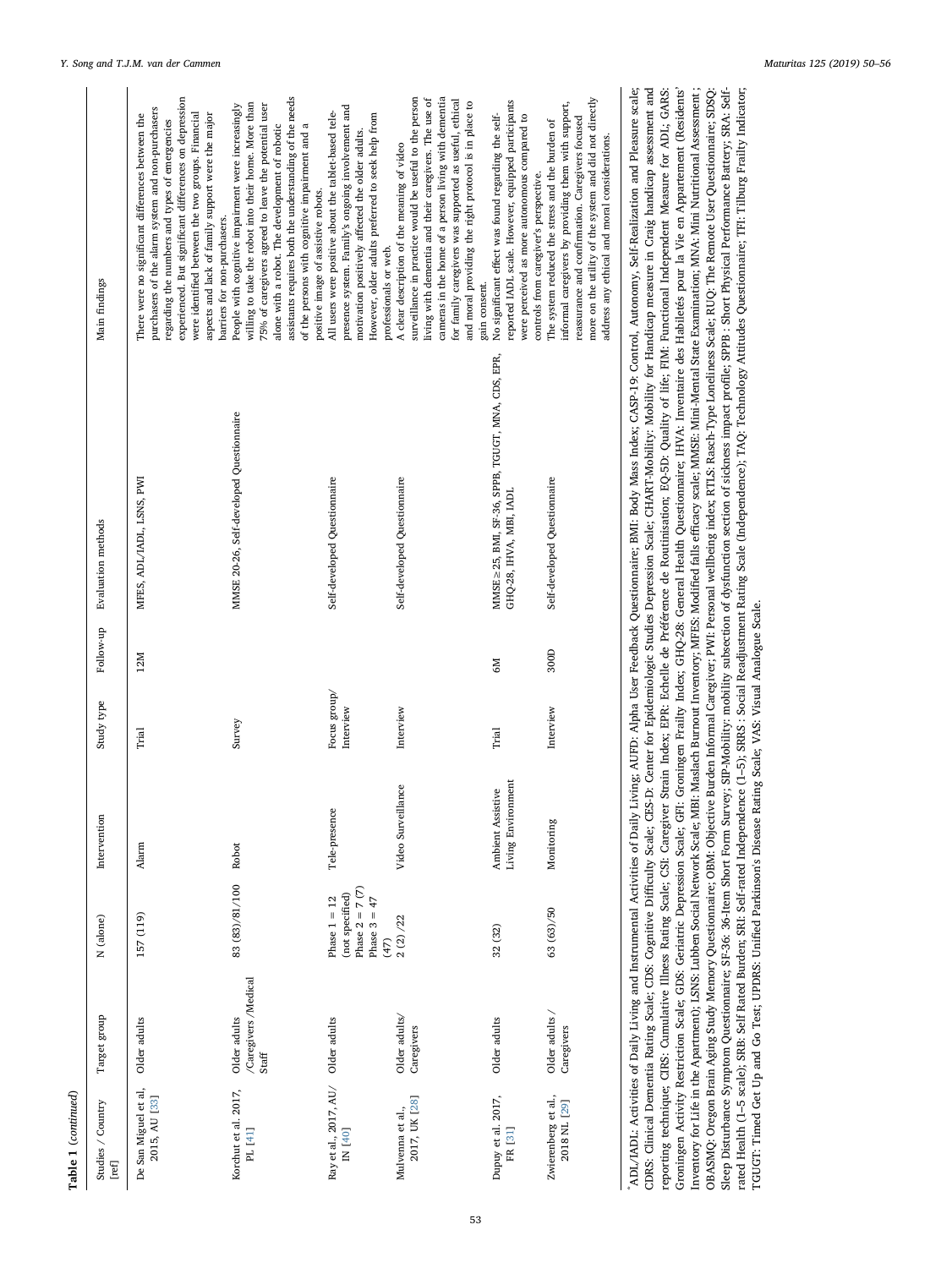platforms, functional benefits were found for both frail older individuals and professional caregivers [[31](#page-6-13)]. For the use of a SmartHome, there were no statistically significant differences between the treatment group (34 participants) and the control group (44 participants) regarding FIM motor and SIP Movement scores after 24 months [[6](#page-5-5)]. However, there were statistically significant differences of IADL scores and CHART mobility between the control group and the treatment group, with the latter performing better.

Using EAT may improve older adults' mental health. A significant difference in the incidence of depression was identified between the purchasers and non-purchasers of an alarm system, with more nonpurchasers suffering from depression [[33\]](#page-6-15).

Little evidence for improvements in the social wellbeing of older adults was identified. In a study of the use of telepresence robotic technology [\[36](#page-6-20)], participants ( $n = 8$ ) indicated that, in general, they appreciated the potential to enhance their physical health and wellbeing, social connectedness, and ability to live independently at home. However, the usage of a home activity monitoring system did not significantly impact older adults' perceived independence, QoL, health status, feelings of loneliness and safety in a 6-month follow-up [\[27](#page-6-9)].

In the remaining eight studies [[28,](#page-6-10)[29,](#page-6-11)[32](#page-6-19)[,34](#page-6-14),[35](#page-6-18),39–[41\]](#page-6-21), either caregivers were the focus of the study, or little evidence was reported about the impact of using EATs on the wellbeing of older adults,

## 3.3. Factors influencing the adoption of EATs

EATs are designed to enhance older adults' physical health, wellbeing, social connectedness, and ability to live independently at home [[32\]](#page-6-19). An EAT may help older adults to reduce risks. For example, purchasers rated the important reasons for them to buy the alarm system as: (1) the fear of falling and not being able to get up (89%), (2) living alone (83%) and (3) family members' wish (80%). For non-purchasers, the high cost was the major barrier (77%) [[33\]](#page-6-15). In another study, 90% of the participants used EAT to maintain their independence and minimize the risk of the unexpected [[38\]](#page-6-16). Family members also play an important role in the adoption of technology: "grandchildren [are] a natural coincidental part of older adult interaction" [[39\]](#page-6-21).

However, attitudes towards EAT differ. In one study [[39\]](#page-6-21), respondents who did have a personal alarm stressed the feeling of safety; but several non-purchasers mentioned that they would feel really old if they felt the need for a personal alarm [[39\]](#page-6-21). Purchasers of an alarm system (mean  $= 82.6$  years) were significantly older than non-purchasers (mean = 79.3 years) and more functionally dependent, according to their ADL/IADL function scores [[33\]](#page-6-15). Attitudes also varied among different types of EATs. Among older adults using a passive activity monitoring system [\[27](#page-6-9)], "feelings of safety" did not show significant differences at T0, T1 (3-month) and T2 (6-month).

#### 3.4. Training and education

The need for user training was highlighted in several studies. Longer and more detailed initial training with EAT might address concerns about a smooth user experience [[36\]](#page-6-20). As stated before, in 38 out of 141 fall incidents, the older adult was lying on the floor  $\geq 1$  h despite the installed alarm system [[30\]](#page-6-12). Though the reason was complicated, the comments from older adults suggested that training was needed regarding the way to activate the devices and the signal range of the alarm [[30\]](#page-6-12). Training is associated with the complexity of the EAT, and is also a concern of caregivers. Regarding the use of service robots, even more caregivers (83.95%) than potential users (69.88%) stated that they needed a minimum of three or four training sessions before they would agree to cooperate [\[41](#page-6-22)].

## 3.5. Limitations and failures of EAT

Limitations of EAT were reported in many studies. For instance,

25% of participants in a focus group and 10% of participants in inter-views agreed that alarm systems can be triggered by accident [\[38](#page-6-16)]. Another study reported that, over a period of 36 months, the deployed alarm systems generated on average 1.5 red alerts (first-level alarm) and 7.7 yellow alerts (second-level alarm) per client  $(n = 19)$  per month [\[27](#page-6-9)]. The majority of the red alerts were caused by technical failures of the system, i.e., unexplained errors in the base station unit (43.9%). Besides the alarm, similar problems were encountered in a SmartHome, where only 52%–68% of the deployed systems  $(n = 34)$ were in use after 2 years and the major reason for "no use" was failure [[6](#page-5-5)]. Those failures were not necessarily a malfunction of the system, but rather a combination of unfriendly features of the EAT and participants' unfamiliarity with the system.

## 3.6. EAT and cares

EAT can relieve the burden on informal caregivers by providing historical records and real-time information, and/or real-time alarms. For instance, an informal caregiver indicated that a video surveillance system "relieves the anxiety of the family who are concerned about the safety of the person with dementia..." [\[28](#page-6-10)]. Formal caregivers  $(n = 41)$ also stated that an activity monitoring system enabled them to deliver more tailored care based on historical records [\[27\]](#page-6-9). According to an objective measure of the burden on the formal caregivers, a decrease in the time spent on the client was found, from 2.93 days per week at T0 to 2.47 at T1 (3-month). The subjective burden decreased from 5.94 on T0 to 5.06 at T2 (6-month,  $p = 0.03$ ) as well [\[27](#page-6-9)]. This finding is in line with those of another study [\[42](#page-6-24)] included in this review.

## 3.7. Ethical issues

Two of the 16 selected studies discussed ethical issues in the use of EAT from the perspective of (informal) caregivers. The video surveillance system for older adults with dementia might be the most ethically sensitive EAT [\[28](#page-6-10)]. In that study, a family caregiver indicated that "Proper consent from [the] person needs to be sought so that they feel comfortable with this method". Informal caregivers indicated that the impact of EAT on privacy should be compensated by the perceived sense of safety that it brought; however, (informal) caregivers tended to focus more on the functions and did not directly address any ethical and moral concerns [[29\]](#page-6-11).

## 3.8. Personalized intervention by EAT

Most EATs are mass-manufactured, and have a fixed form and fixed functions. However, the situations of older adults differ and the needs of older adults may vary, as frailty is personalized. In one study older adults ( $n = 30$ , Mean age: 88.7) operationalized frailty as unpredictability and perceived risk [[38\]](#page-6-16). This is accordance with the findings of another included study [\[34](#page-6-14)] which concluded that "When the user group is heterogeneous, the recommendations for individualization and for adaptations to be made to meet individual needs become especially important".

## 4. Discussion

The current review on EAT-based interventions for communitydwelling solo-living older adults in single households demonstrates that the use of different EATs has different effects on physical, mental and social wellbeing of older adults. Ten types of EATs, ranging from a simple alarm to robots, were used in the included studies. There is some evidence that EATs can improve the physical [\[6,](#page-5-5)[30\]](#page-6-12) and mental [\[33](#page-6-15)] wellbeing of solo-living older adults but there is little evidence that EAT may improve their social wellbeing. While older adults stated that maintaining their independence and minimizing unexpected risks were the major reasons for adopting EATs, using EATs may also reduce the burden on (informal) caregivers. Technical failures and unfriendly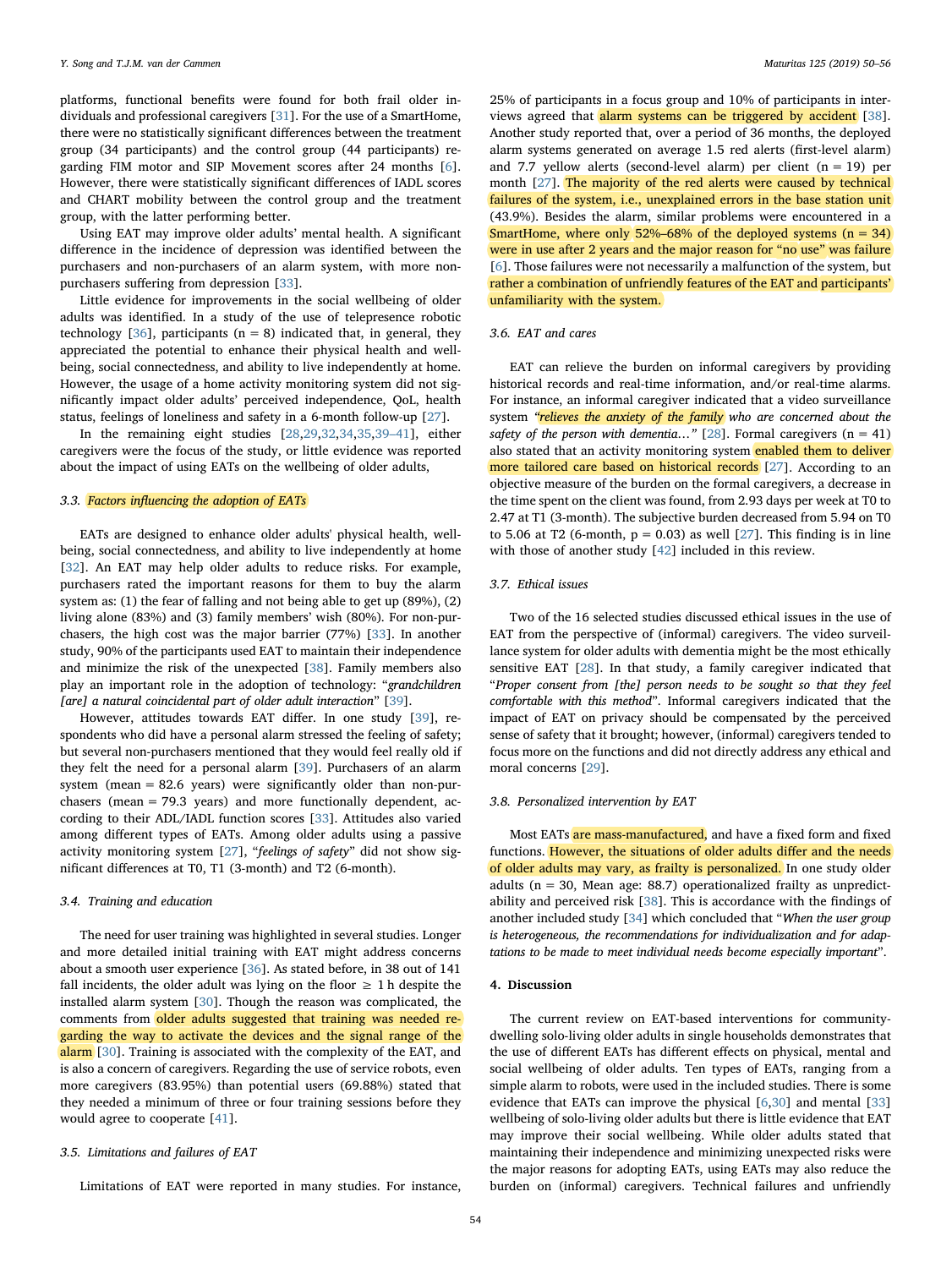features were the major limitations of using EATs. Better designs as well as training and education were suggested by both older adults and (informal) caregivers.

In a review on the use of EATs for a different target group, i.e., people with Alzheimer's disease and other dementias, only three randomized clinical trials (RCTs) were identified [\[23](#page-6-6)]. And for using ATs for memory support in dementia, no evidence was found [[43\]](#page-6-25). In a similar review, the author also concluded that "There was a significant lack of evidence on the effectiveness of using EATs to support people with dementias in their living environment" [\[20](#page-6-3)].

The EATs used in the included studies are similar to those reported in other reviews [[20](#page-6-3)[,23](#page-6-6)], but the range is limited. Using other types of EAT may further improve the physical, mental and social well-being of solo-living older adults. For instance, for older adults in assisted living communities, Internet usage was associated with lower levels of loneliness [[44\]](#page-6-26). Through careful design, social media can also help older adults overcome loneliness, or could even be used as an emergency alarm [\[45](#page-6-27)]. Further research is needed on how engaging solo-living older adults and their caregivers in the design and use of EAT(s) might improve their effectiveness in relation to physical, mental and especially social wellbeing.

Factors that influence the adoption of EATs identified in this review are similar to those described in a model for technology adoption by people with dementias [\[46](#page-6-28)]. However, new elements are identified: 1) the cost of EATs for solo-living adults, and 2) the "new generation" of older adults as well as informal caregivers, who are more acquainted with technology. In the UK, the proportion of single-household older adults (65+) using the internet rose from 36% to 59% between 2012 and 2018 [[47\]](#page-6-29). "Everyone that is older should have one" is one of the comments of caregivers when they were evaluating a remote-controlled video-communication robot [[36](#page-6-20)]. Such factors may increase the acceptance of future interventions delivered by EAT devices/services.

While the principle of engaging users in the general design and development of EAT is often adopted [\[40](#page-6-23)], the option of personalized interventions was suggested by several studies [\[32](#page-6-19)[,34](#page-6-14),[38\]](#page-6-16). Enabled by the development of technology, EAT is able to monitor personal activities in real-time, e.g., continuously measuring in-home older adult activity regarding the numbers of steps, mean speed, etc [[32](#page-6-19)[,48](#page-6-30)]. It can be expected that personalized digital interventions can be delivered through EAT in order to improve the wellbeing of older adult and to increase the satisfaction of their (formal and informal) caregivers [\[49](#page-6-31)]. Besides, in the design of EAT, special attention should be paid to older women, as women constitute the majority (~66% in the included studies) of single households. Ethical issues for older adults, especially persons with dementia, in the use of EAT should be addressed as well [[50\]](#page-6-32).

As far as the design and user-friendliness of EAT is concerned [\[51](#page-6-33)], limitations and failures have been reported. For example, in the setting up of a stove timer for older adults, there was a lack of specified recommendations for the appropriate time setting in one-fifth of the cases [[34\]](#page-6-14). The failures of EAT can be associated with the method of deployment, the method of use, as well as the complexity and the reliability of the technology. In the design, development, deployment and use of EATs, using different AT assessment methods might minimize those problems [[52\]](#page-6-34).

The current review focused on single households of older adults, and just a few studies addressed this topic. This may have limited the evidence resulting from this review. In the selected 16 studies, only six evaluated the effectiveness of the EAT-based intervention with a followup, so much information might be gained from better study design, including education and practice, and follow-up.

#### 5. Conclusions and implications for practice and future research

Although the numbers of community-dwelling solo-living older adults are increasing continuously, the effectiveness of the use of EAT in

older adults' homecare is only starting to be evaluated. Research in this field is interdisciplinary in nature, as the interventions are diverse. Researchers have tried to improve the physical, mental and social wellbeing of older adults using different types of EATs; however, evidence is scant compared with the variety of EATs, especially on social wellbeing. We conclude that better design of EATs, with embedded personalized interventions and more user engagement, better deployability, usability and reliability, and the better tolerance of errors in use, are needed for older adults. Concrete evidence on how using EATs can improve the physical, mental and social wellbeing of communitydwelling solo-living older adults is needed.

## Contributors

Both authors conceived this study, carried out the systematic review. Yu Song wrote the initial draft of the manuscript. Both authors were involved in the critical revisions of the manuscript.

#### Conflict of interest

The authors declare that they have no conflict of interest.

#### Funding

No funding was received for the preparation of this review.

#### References

- <span id="page-5-0"></span>[1] United Nations, World Population Prospects: Key Findings and Advance Tables - The 2017 Revision, (2017), [https://doi.org/10.1017/CBO9781107415324.004.](https://doi.org/10.1017/CBO9781107415324.004)
- <span id="page-5-1"></span>[2] Eurostat, A Look at the Lives of the Elderly in the EU Today, (2019) (Accessed February 1, 2019), [https://ec.europa.eu/eurostat/cache/infographs/elderly/index.](https://ec.europa.eu/eurostat/cache/infographs/elderly/index.html) [html](https://ec.europa.eu/eurostat/cache/infographs/elderly/index.html).
- <span id="page-5-2"></span>[3] Eurostat, People in the EU - Statistics on Household and Family Structures, (2017) (Accessed 1 February, 2019), [https://ec.europa.eu/eurostat/statistics-explained/](https://ec.europa.eu/eurostat/statistics-explained/index.php/People_in_the_EU_-_statistics_on_household_and_family_structures#Single-person_households) [index.php/People\\_in\\_the\\_EU\\_-\\_statistics\\_on\\_household\\_and\\_family\\_structures#](https://ec.europa.eu/eurostat/statistics-explained/index.php/People_in_the_EU_-_statistics_on_household_and_family_structures#Single-person_households) [Single-person\\_households.](https://ec.europa.eu/eurostat/statistics-explained/index.php/People_in_the_EU_-_statistics_on_household_and_family_structures#Single-person_households)
- <span id="page-5-3"></span>[4] C. Berridge, Medicaid becomes the first third-party payer to cover passive remote monitoring for home care: policy analysis, J. Med. Internet Res. 20 (2018) e66, [https://doi.org/10.2196/jmir.9650.](https://doi.org/10.2196/jmir.9650)
- <span id="page-5-4"></span>[5] T.L. Mitzner, T.L. Chen, C.C. Kemp, W.A. Rogers, Identifying the potential for robotics to assist older adults in different living environments, Int. J. Soc. Robot. 6 (2015) 213–227, [https://doi.org/10.1016/j.neuroimage.2013.08.045.The.](https://doi.org/10.1016/j.neuroimage.2013.08.045.The)
- <span id="page-5-5"></span>[6] M.R. Tomita, W.C. Mann, K. Stanton, A.D. Tomita, V. Sundar, Use of currently available smart home technology by frail elders: process and outcomes, Top. Geriatr. Rehabil. 23 (2007) 24–34, [https://doi.org/10.1097/00013614-](https://doi.org/10.1097/00013614-200701000-00005) [200701000-00005.](https://doi.org/10.1097/00013614-200701000-00005)
- <span id="page-5-6"></span>[7] K.A. Hartholt, E.F. Van Beeck, S. Polinder, N. Van Der Velde, E.M.M. Van Lieshout, M.J.M. Panneman, T.J.M. Van Der Cammen, P. Patka, Societal consequences of falls in the older population: Injuries, healthcare costs, and long-term reduced quality of life, J. Trauma - Inj. Infect. Crit. Care. 71 (2011) 748–753, [https://doi.org/10.](https://doi.org/10.1097/TA.0b013e3181f6f5e5) [1097/TA.0b013e3181f6f5e5.](https://doi.org/10.1097/TA.0b013e3181f6f5e5)
- <span id="page-5-7"></span>[8] WHO, Mental Health: Strengthening Our Response, (2018) (Accessed 1 February, 2019), [https://www.who.int/news-room/fact-sheets/detail/mental-health](https://www.who.int/news-room/fact-sheets/detail/mental-health-strengthening-our-response)[strengthening-our-response](https://www.who.int/news-room/fact-sheets/detail/mental-health-strengthening-our-response).
- <span id="page-5-8"></span>[9] Centers of Disease Control and Prevention, The State of Mental Health and Aging in America, (2010), pp. 1-12 (Accessed 1 February, 2019), [https://www.cdc.gov/](https://www.cdc.gov/aging/pdf/mental_health.pdf) [aging/pdf/mental\\_health.pdf.](https://www.cdc.gov/aging/pdf/mental_health.pdf)
- <span id="page-5-9"></span>[10] R. Tilvis, K. Pitkala, J. Jolkkonen, T. Strandberg, Social networks and dementia, Lancet 356 (2000) 433–434, [https://doi.org/10.1016/S0140-6736\(05\)73583-2.](https://doi.org/10.1016/S0140-6736(05)73583-2)
- <span id="page-5-10"></span>[11] M.A.R. Tijhuis, J. De Jong-Gierveld, E.J.M. Feskens, D. Kromhout, Changes in and factors related to loneliness in older men. Zutphen elderly study, Age Ageing 28 (1999) 491–495, [https://doi.org/10.1093/ageing/28.5.491.](https://doi.org/10.1093/ageing/28.5.491)
- <span id="page-5-11"></span>[12] M. Bisschop, D. Kriegsman, T. van Tilburg, B. Penninx, J. van Eijk, D. Deeg, The influence of differing social ties on decline in physical functioning among older people with and without chronic diseases: the Longitudinal Aging Study Amsterdam, Aging Clin. Exp. Res. 15 (2003) 164–173, [https://doi.org/10.1007/](https://doi.org/10.1007/BF03324496) [BF03324496.](https://doi.org/10.1007/BF03324496)
- <span id="page-5-12"></span>[13] L. Andersson, Loneliness research and interventions: a review of the literature, Aging Ment. Heal. 2 (1998) 264–274, [https://doi.org/10.1080/13607869856506.](https://doi.org/10.1080/13607869856506)
- <span id="page-5-13"></span>[14] P. Routasalo, K. Pitkala, Loneliness among older people, Rev. Clin. Gerontol. 13 (2003) 303–311, [https://doi.org/10.1017/S095925980400111X.](https://doi.org/10.1017/S095925980400111X)
- <span id="page-5-14"></span>[15] J. Borg, A. Lindström, S. Larsson, Assistive technology in developing countries: a review from the perspective of the Convention on the Rights of Persons with Disabilities, Prosthet. Orthot. Int. 35 (2011) 20–29, [https://doi.org/10.1177/](https://doi.org/10.1177/0309364610389351) [0309364610389351.](https://doi.org/10.1177/0309364610389351)
- <span id="page-5-15"></span>[16] H. Matlabi, S.G. Parker, K. McKee, The contribution of home-based technology to